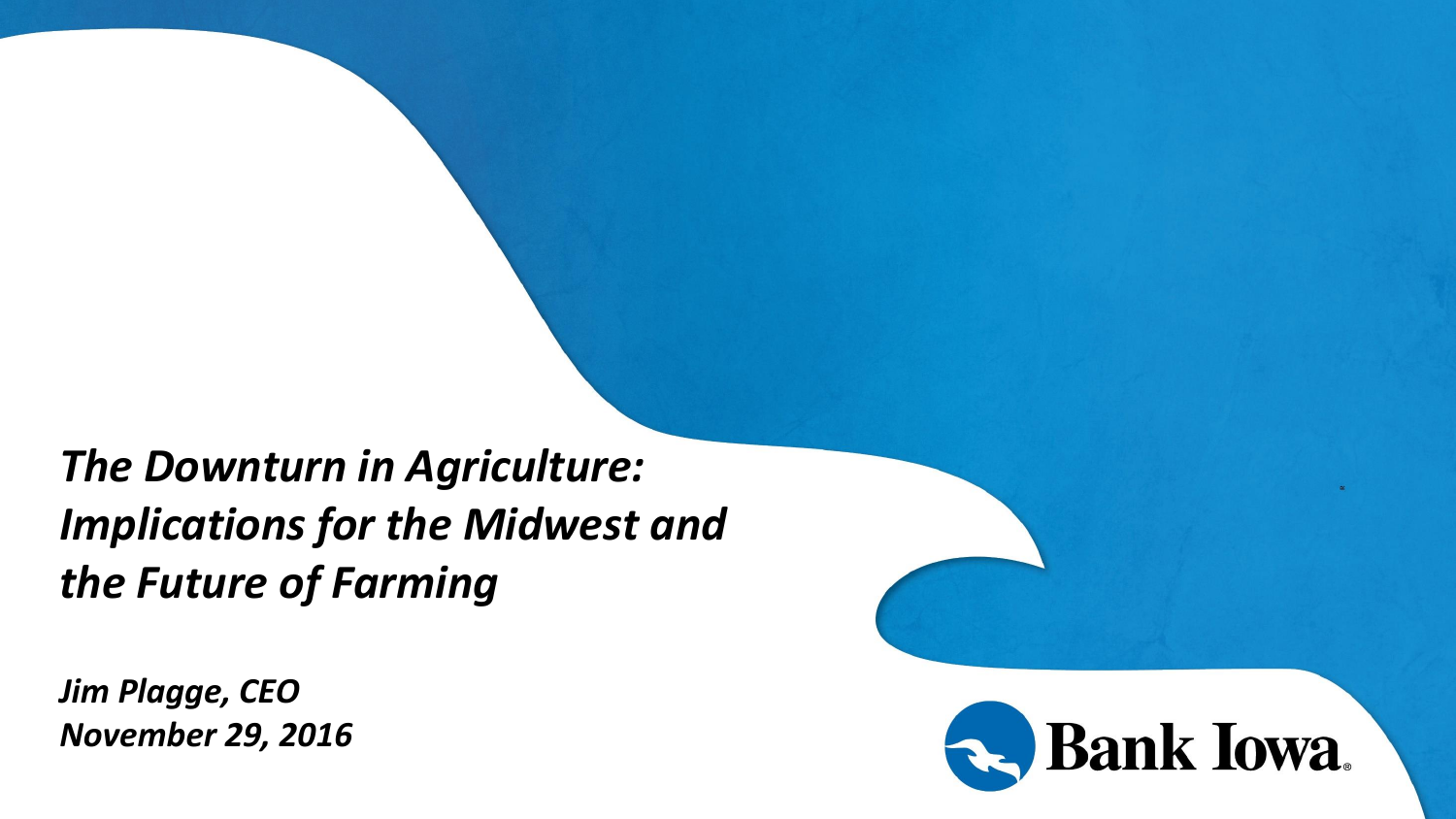### **About Me**

- Started as an Ag Loan Officer in 1982 with First Bank Austin, Minnesota
- Joined Northwestern Bank in northwest Iowa in 1985
- Named President of Northwestern Bank in 1992 and handled ag credit during my entire 27 years
- Joined Bank Iowa as President/CEO in 2012

**Bank Iowa** 

■ Continue to be active in credit as a member of Senior Credit Committee

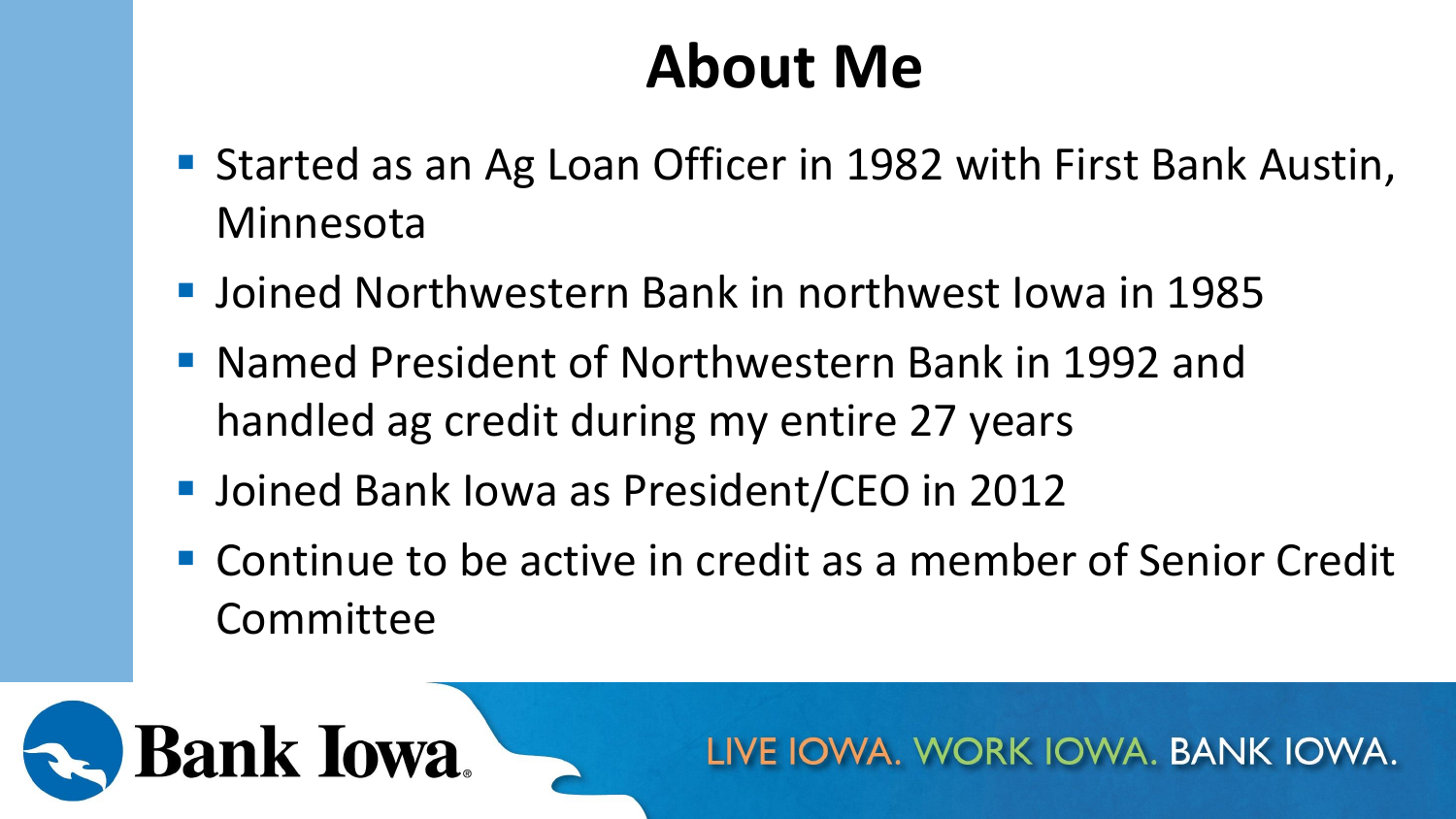## **About Bank Iowa**

- **Total assets \$1.1 billion**
- Total loans \$800 million
	- Ag and farmland loans \$400 million
- **Offices in 21 communities** 
	- 18 rural offices (populations of 500 10,000)
	- 3 Des Moines metro offices
- **250 employees**

**Bank Iowa** 

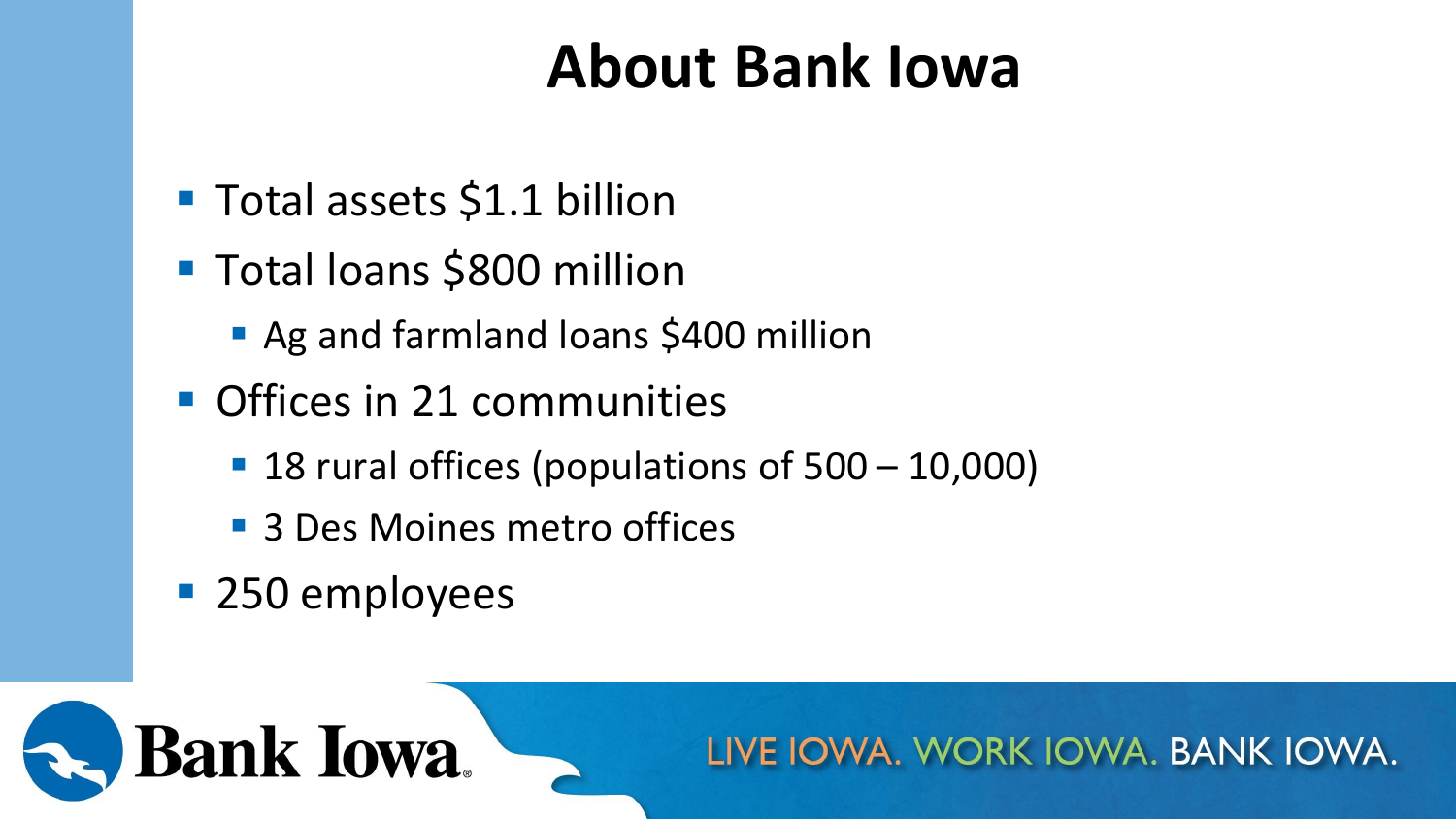### **About Bank Iowa**



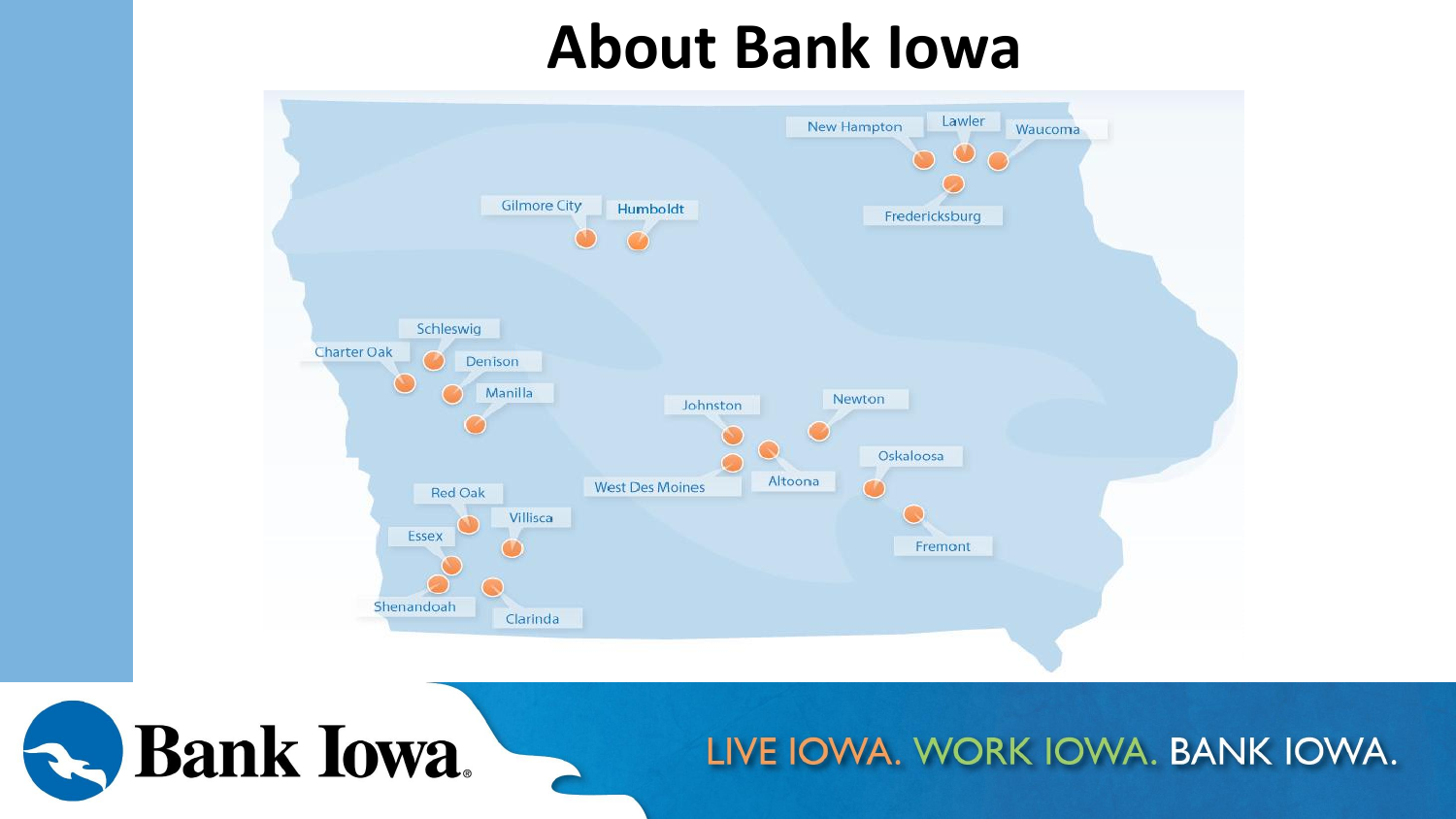### **Borrower Financial Trends**

#### ■ 650 borrowers

**Bank Iowa** 

|                                  |      |            |            |      | Proj |
|----------------------------------|------|------------|------------|------|------|
|                                  | 2012 | 2013       | 2014       | 2015 | 2016 |
| % Current Ratio $< 1:1$          | 13%  | <b>20%</b> | 22%        | 28%  | 35%  |
| % Increase in Debt:Asset Ratio   |      | 52%        | <b>39%</b> | 52%  | 60%  |
| <b>Average Debt: Asset Ratio</b> |      | <b>32%</b> | 79%        | 31%  | 35%  |
| % Positive Earned N.W. Gain      |      | 71%        | 76%        | 63%  | 50%  |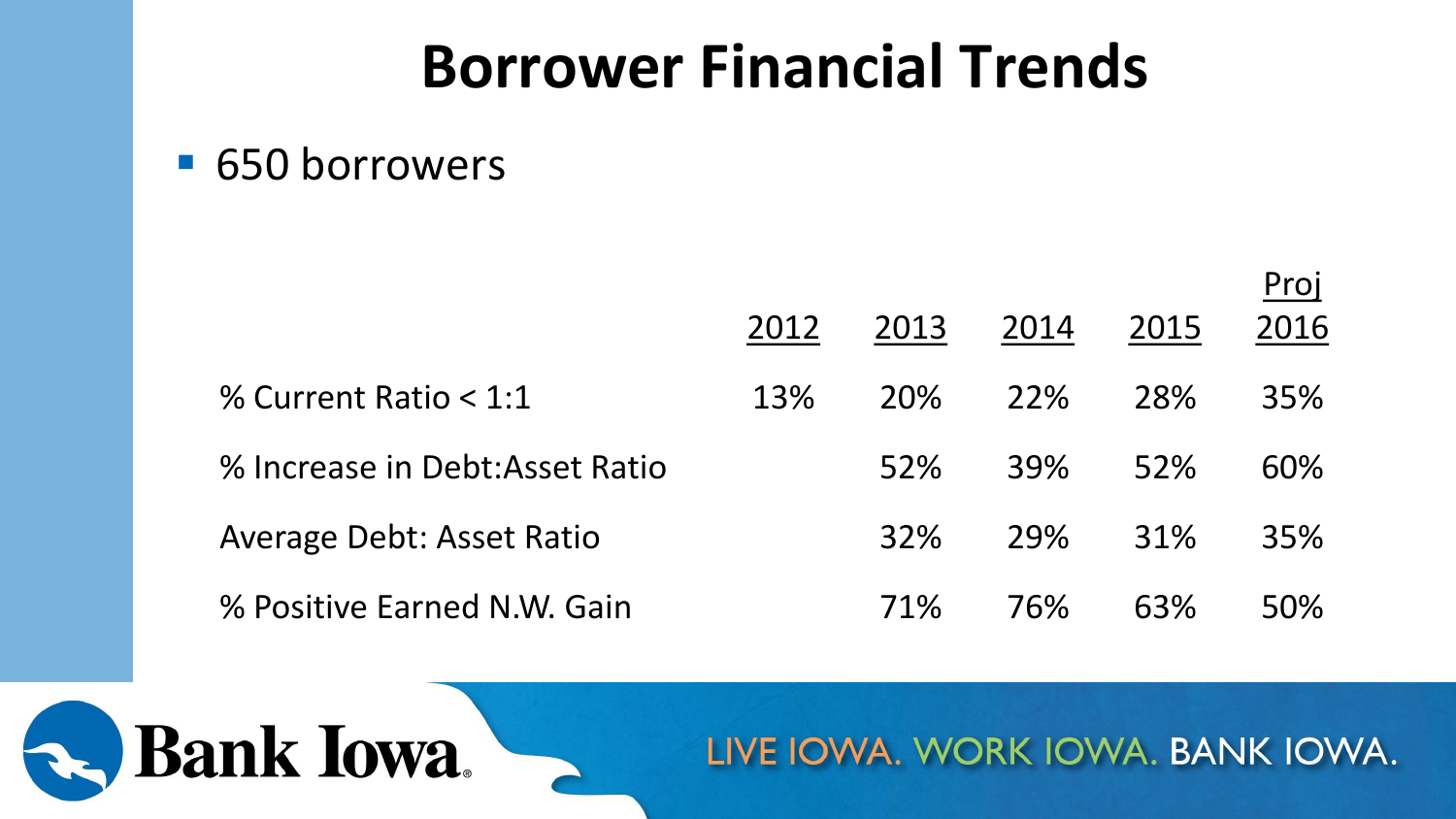### **Asset Valuations in a Downturn**

- Machinery values have been decreasing significantly since 2014
	- 15-20% per year in each of the last two years
	- Projected to continue declining in the near term
- Iowa Farmland values have been decreasing since 2014
	- Decreased 9% in 2014 and 4% in 2015 (\$8,716 to \$7,633)
	- **Projected 9% decrease in 2016 (\$7,633 to \$6,950)**

**Bank Iowa** 

- Compares to 16% average increase per year for 7 years in 2007 thru 2013 (\$3,204 to \$8,716)
- Compares to 18% average decrease per year for 5 years in 1982 thru 1986 (\$2,147 to \$787)
- **P** Potential larger declines are currently being tempered by low interest rates
- **Excessive debt/acre loans are currently almost non-existent. Foreclosures are minimal.** 
	- **This could change if operating losses are termed out against land while values decline** 
		- Need to avoid a deluge of land going on the market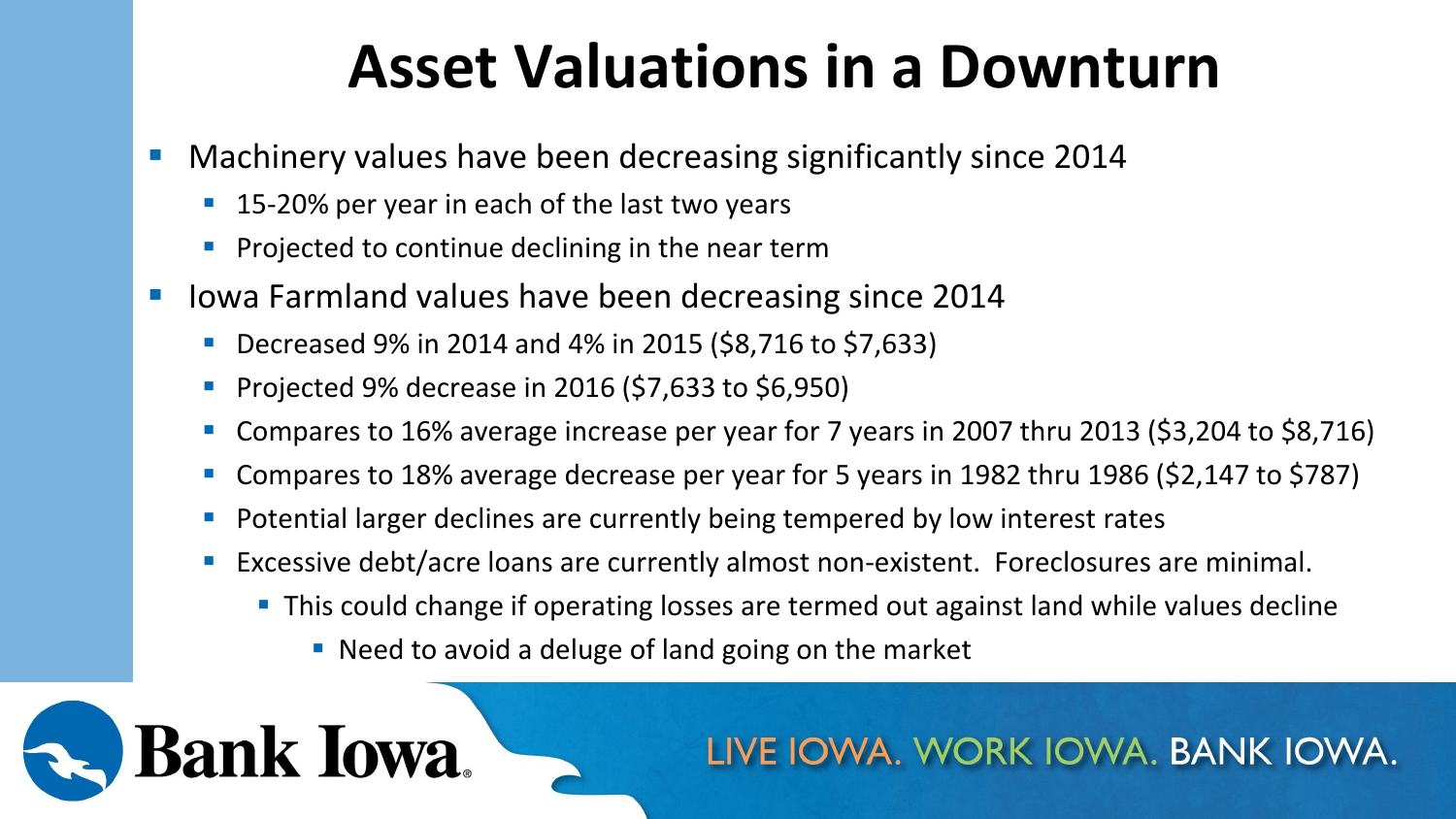### **4 Lender Tips in Preparing for Ag Renewal Season**

- Tip 1: Prepare mentally for a more laborious and stressful ag renewal season
- Tip 2: Be pro-active in scheduling of renewals. Do as much of the work as possible prior to meeting.
- $\blacksquare$  Tip 3: Prioritize riskier credits schedule them first
- Tip 4: Be cognizant of the human aspect
	- **Emotions can and likely will come into play**
	- Real change only occurs when "owned" by the operator, not the banker
	- Be honest
	- But we seem to be dealing with a different type of borrower now vs. 1980s
		- **Most producers aren't going to "farm until it's gone"**

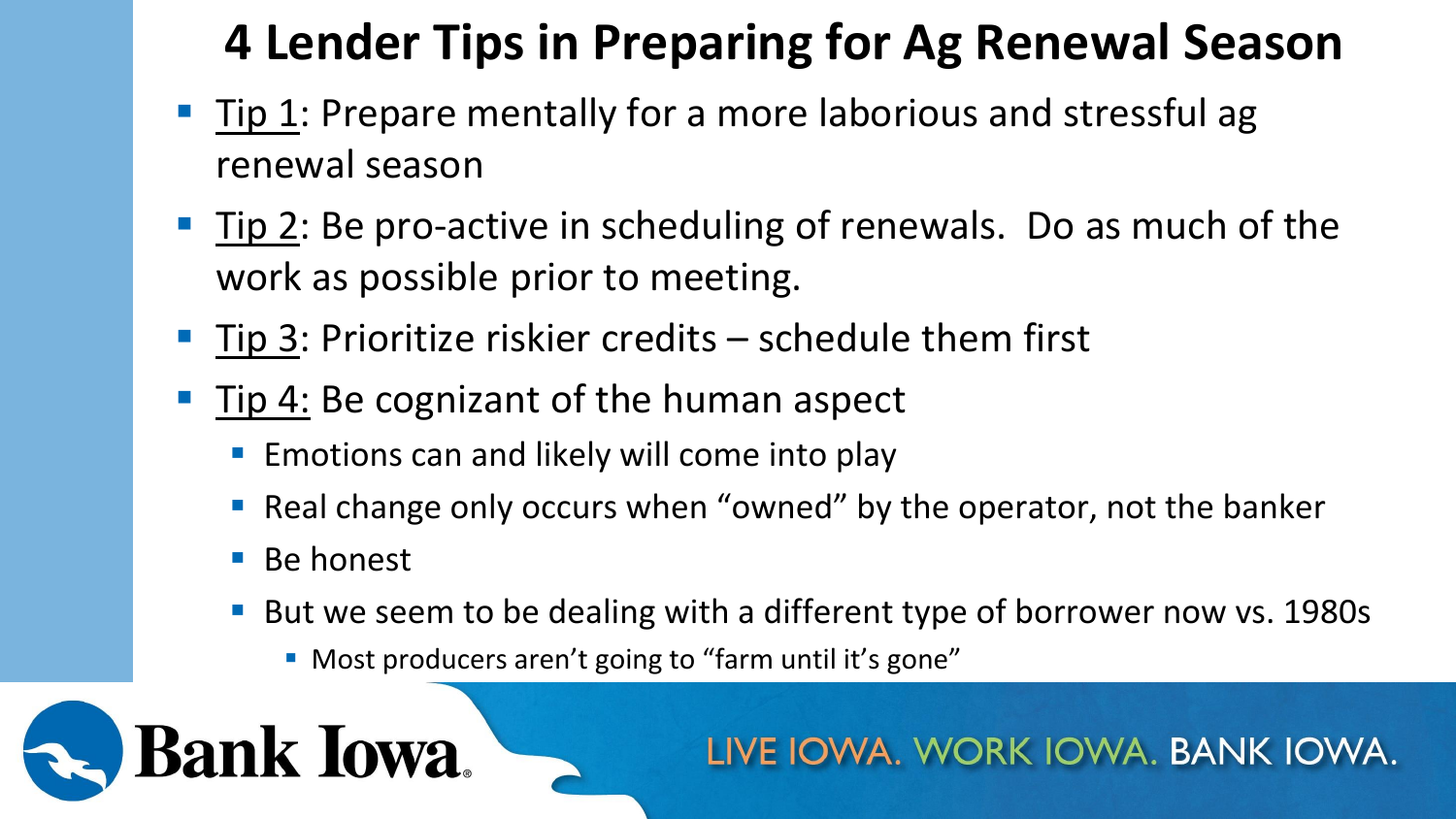# **Handling Negative Cash Flow Projections**

- With narrow margins, we expect to see some negative cash flow projections
	- FIRST: Verify accuracy of cash flow with borrower
		- **Ensure all revenues are accurate and expenses are included**
	- **After confirming a negative cash flow, then what??**
- Have a Game Plan
- Understand Your Toolbox
	- **Drain Working Capital**
	- Restructure Debt
	- **Reducing Expenses**
	- Increasing/Protecting Income
	- Asset Sales

**Bank Iowa** 

**FITT** FSA Guarantees to protect bank and provide staying power for borrower

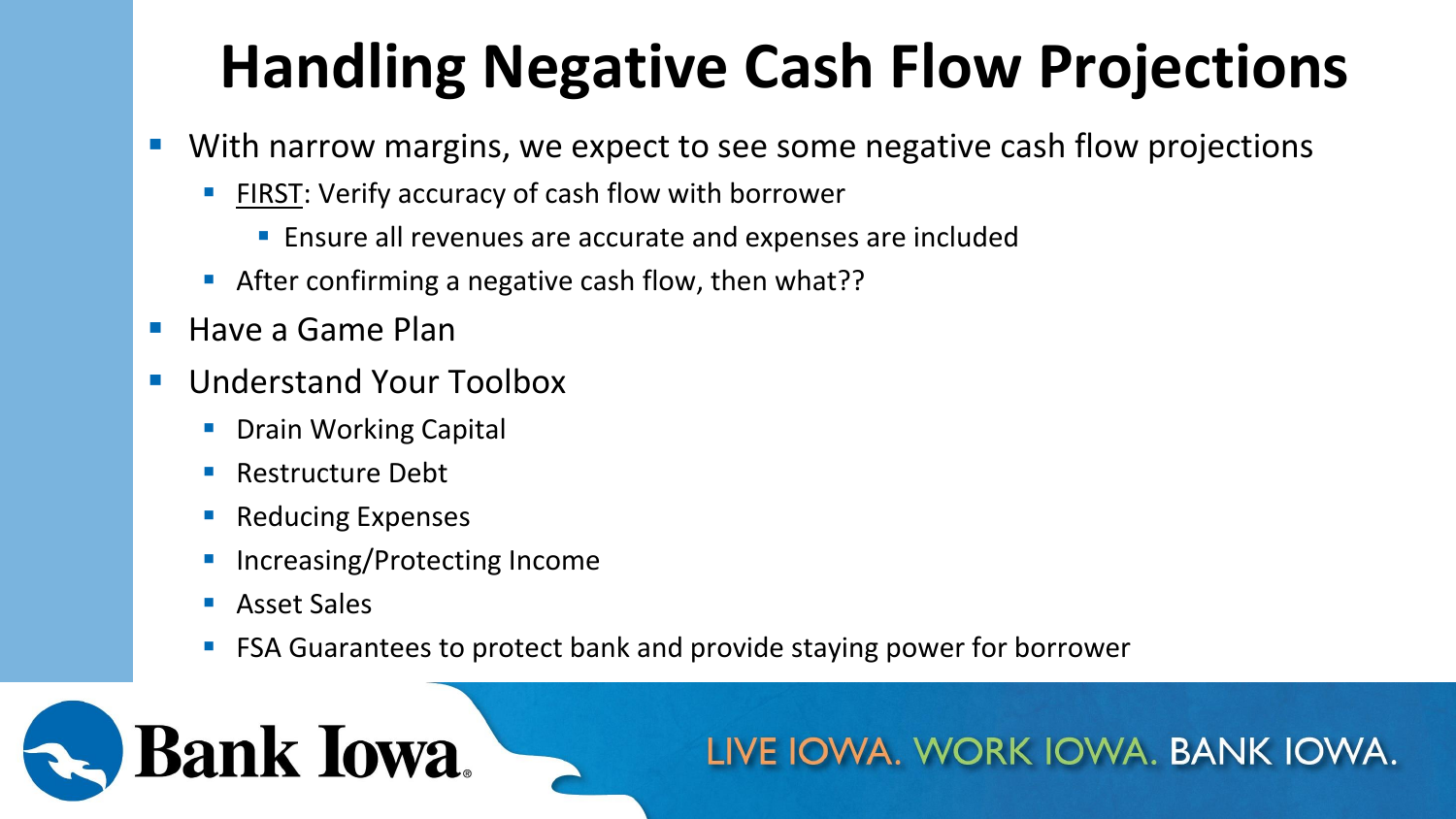# **Cash Flow Benchmark**

#### "Fixed" Cost / Acre

- Attempts to standardize row crop producers by defining:
	- **Cash needed to pay rent, service intermediate and long term debt, and pay property taxes**
- **T** "Apples to apples" way to compare a cash renters to land owners while also accounting for intermediate term debt
- Formula:
	- Total Cash Rent + Total Term Debt Service (P&I) + Property Taxes
		- **Divided By**
		- **Total Row Crop Acres of Production**
- Does not account for family living, which can be a significant "fixed" expense
- \$3.40 corn and \$9.00 soybeans w/ conservative yields allow for about \$265 fixed cost / acre

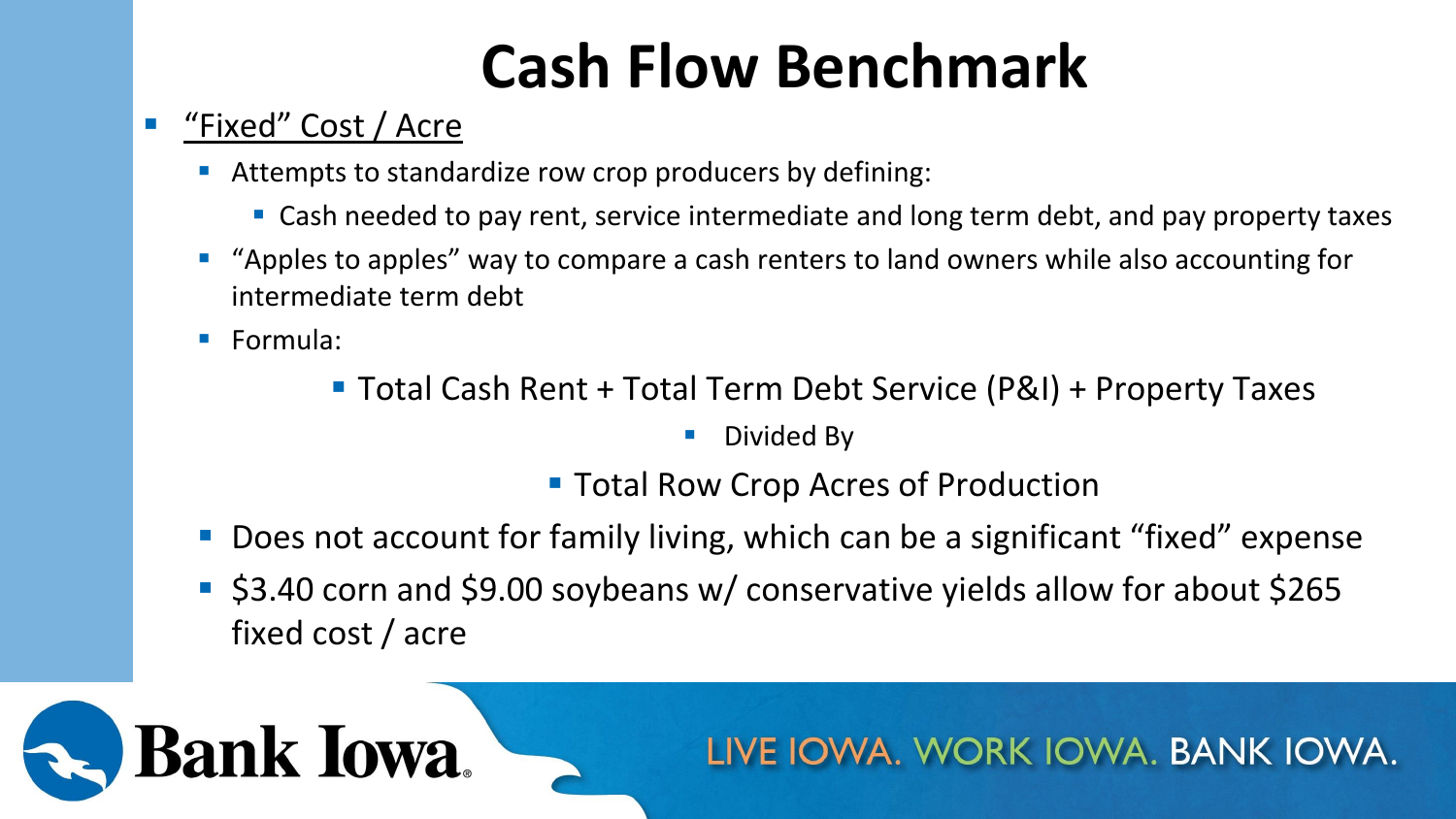# **Implications of the Ag Downturn**

- Continued (accelerated?) consolidation of agricultural producers due to voluntary or involuntary liquidations
	- **High grain prices kept inefficient producers in business and delayed retirement of older producers**
- **Implications:**

**Bank Iowa** 

- Continued (accelerated?) population decline in many rural communities
	- **Diminished social and economic opportunities**
	- **Difficulty in attracting talent to some rural communities** 
		- **Possible need to change our delivery model on how we provide ag credit**
- **The need for larger credit lines for remaining producers**
- Continued (accelerated?) consolidation of bank charters
	- **EXT** Lending limit, no succession plan, credit losses, and increased regulations will take their toll
- **The need for talented lenders to handle the larger, sophisticated borrowers** 
	- **EXT** Lenders are going to learn more in the next couple years than they learned in the previous ten
- **Increased reliance on FSA guarantees and other credit enhancements** 
	- Will probably require additional government funding